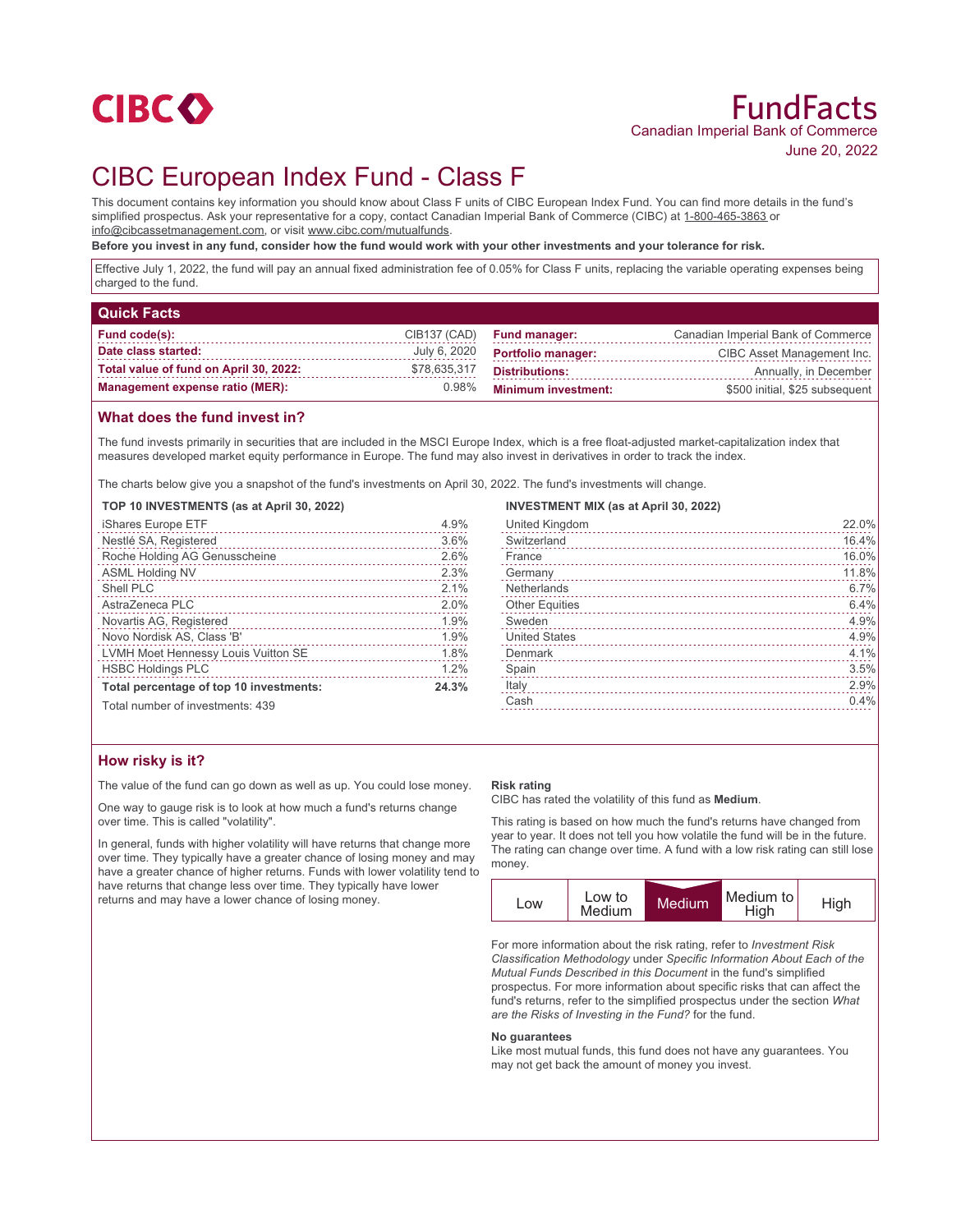## **How has the fund performed?**

This section tells you how Class F units of the fund have performed over the past year. Returns are after expenses have been deducted. These expenses reduce the fund's returns.

#### **YEAR-BY-YEAR RETURNS**

This chart shows how Class F units of the fund performed in the past calendar year. The range of returns and change from year to year can help you assess how risky the fund has been in the past. It does not tell you how the fund will perform in the future.

| 30%<br>25%<br>20%<br>15%<br>$10\%$<br>5%<br>5%<br>0%<br>-5%<br>-10%<br>-15% | 14.3 |  |  |  |  |
|-----------------------------------------------------------------------------|------|--|--|--|--|
|                                                                             | 2021 |  |  |  |  |

#### **BEST AND WORST 3-MONTH RETURNS**

This table shows the best and worst returns for Class F units of the fund in a 3-month period over the past calendar year. The best and worst 3-month returns could be higher or lower in the future. Consider how much of a loss you could afford to take in a short period of time.

|                    | <b>Return</b> | 3 months ending   | If you invested \$1,000 at the beginning of the period |
|--------------------|---------------|-------------------|--------------------------------------------------------|
| <b>Best return</b> | $7.0\%$       | May 31, 2021      | Your investment would rise to \$1,070                  |
| Worst return       | $-4.1\%$      | November 30, 2021 | Your investment would drop to \$959                    |

#### **AVERAGE RETURN**

The annual compounded return of Class F units of the fund since July 6, 2020 was 4.5%. If you had invested \$1,000 in the fund on July 6, 2020, your investment would be worth \$1,083 as at April 30, 2022.

| Who is this fund for?                                                                                                                                      | A word about tax                                                                                                                                                                                                                                                                                     |  |
|------------------------------------------------------------------------------------------------------------------------------------------------------------|------------------------------------------------------------------------------------------------------------------------------------------------------------------------------------------------------------------------------------------------------------------------------------------------------|--|
| Investors who:<br>• are seeking international exposure and returns similar to those of the<br>MSCI Europe Index; and<br>• are investing for the long term. | In general, you will have to pay income tax on any money you make on a<br>fund. How much you pay depends on the tax laws where you live and<br>whether or not you hold the fund in a registered plan such as a<br>Registered Retirement Savings Plan (RRSP) or a Tax-Free Savings<br>Account (TFSA). |  |
|                                                                                                                                                            | Keep in mind that if you hold your fund in a non-registered plan, fund<br>distributions are included in your taxable income, whether you receive<br>them in cash or have them reinvested.                                                                                                            |  |

### **How much does it cost?**

The following tables show the fees and expenses you could pay to buy, own, and sell Class F units of the fund. The fees and expenses - including any commissions - can vary among classes of a fund and among funds. Higher commissions can influence representatives to recommend one investment over another. Ask about other funds and investments that may be suitable for you at a lower cost.

We automatically convert eligible investors from Class F units into the Class F-Premium units of the Fund (bearing a lower management fee) when their investment amount in Class F units of the Fund, or their aggregated investment amount in Class F units and Class F-Premium units of the Fund, within a single account meets the minimum investment amount of Class F-Premium units of \$50,000. Eligible investors will benefit from a management fee decrease. See *Automatic conversion program* below under the sub-heading *Fund expenses*. If you no longer meet the minimum investment amount for Class F-Premium units, we may convert your Class F-Premium units back into Class F units which have a higher management fee. See *Purchases, Switches and Redemptions* in the Fund's simplified prospectus and speak to your investment advisor for additional details.

#### **1. SALES CHARGES**

There are no sales charges payable when you buy, switch, or sell Class F units of the fund.